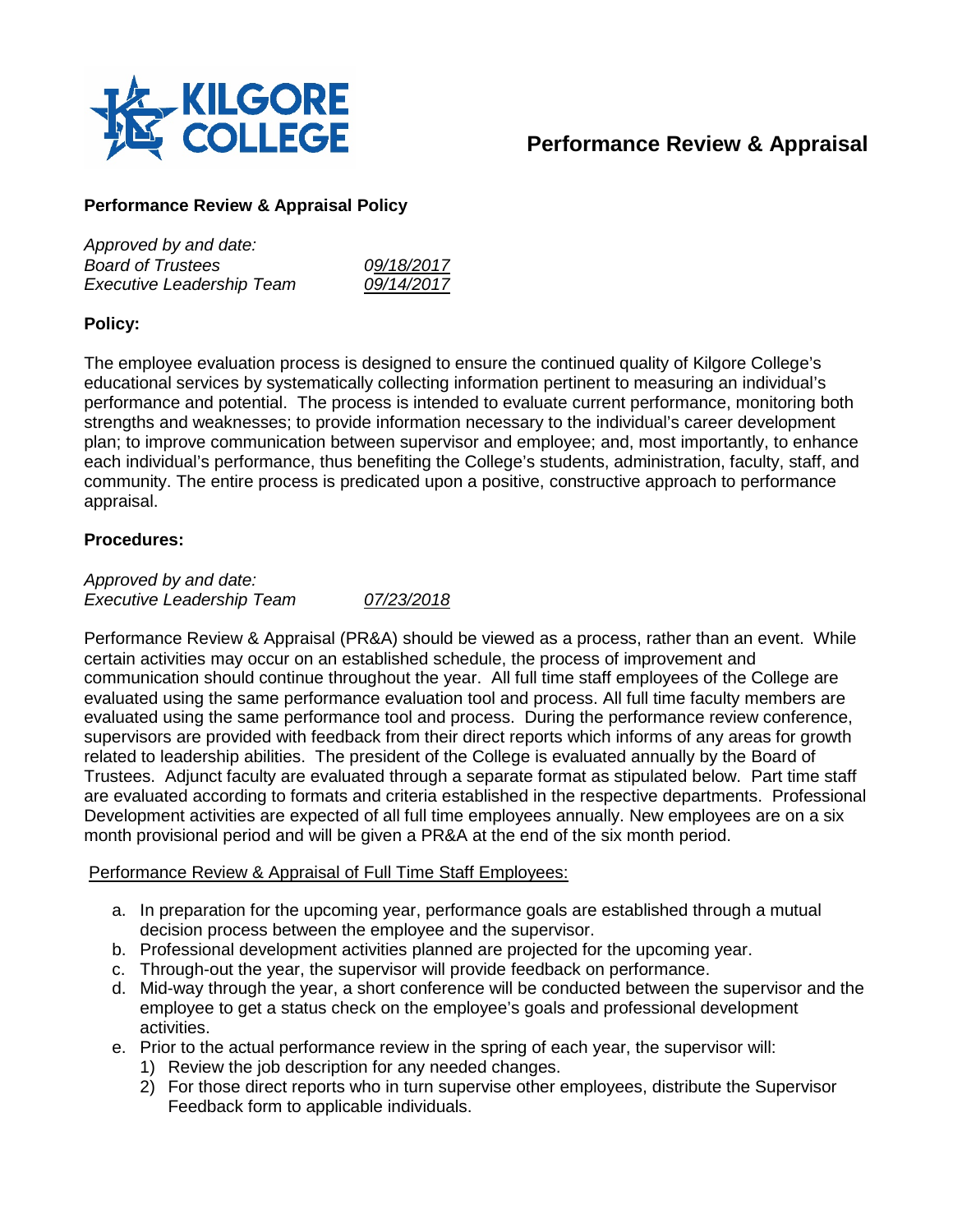- f. In the spring of each year the supervisor will conduct a performance review conference with the employee, reviewing the progress on goals and professional development activities completed, as well as the supervisor ratings on the performance factors. The conference is documented on the PR&A form, completed with signatures, and submitted to Human Resources (HR). Any supplemental materials are attached and submitted as needed including, but not limited to, performance improvement plans, progressive disciplinary documents, etc.
- g. In cases of disagreement with the appraisal, an employee has the right to submit additional comments to be included in his/her personnel file. Employees have up to five (5) working days after the conference to complete their comments and return to the supervisor if necessary.
- h. A copy of the PR&A form is made available to the employee and supervisor for their files.

#### Supervisor Feedback Process:

- a. Approximately two months in advance of the performance review conference, Supervisor Feedback forms will be distributed to the direct reports of each supervisor.
- b. In cases where fewer than three (3) employees report to the intended supervisor, additional individuals who work closely with the supervisor in other capacities may be added at the discretion of HR in order to preserve anonymity.
- c. The supervisor's supervisor will compile comments and provide the results of the feedback process to the supervisor at the time of the performance review conference.
- d. A copy of the feedback compilation will be attached to the completed PR&A form when submitted to HR and individual feedback forms will be retained by HR.

#### Performance Review and Appraisal of Full Time Faculty:

- a. Full Time Faculty members are evaluated every two years through the use of in-class observation (or online observation utilizing Blackboard), and a number of factors, which include student evaluations, grade distribution, student retention (grades of W), instructor insights and documentation of professional development.
- b. The department chair or the assistant department chair, if applicable is responsible for ensuring the evaluation is carried out. The divisional dean can assist when needed.
- c. In the case of in-class observation, the full time faculty member will be notified prior to the event of an in-class observation. The department chair or the assistant department chair will sit in on a class period and monitor classroom activity.
- d. Department chairs or assistant department chairs are assigned monitoring rights for all Blackboard courses in their division.
- e. *Instructor Insights and the Professional Development Report* is filled out by the Faculty member and submitted as part of the evaluation process. The planned professional development is projected for the upcoming year.
- f. The conference is documented on the PR&A form, completed with signatures, and submitted to HR. Any supplemental materials are attached and submitted as needed including but not limited to in-class room visitation appraisal or Blackboard, student evaluations, grade distribution, performance improvement plans, and progressive disciplinary documents, etc.
- g. A copy of the PR&A form and other supporting documentation is made available to the employee and department chair/assistant department chair for their files.